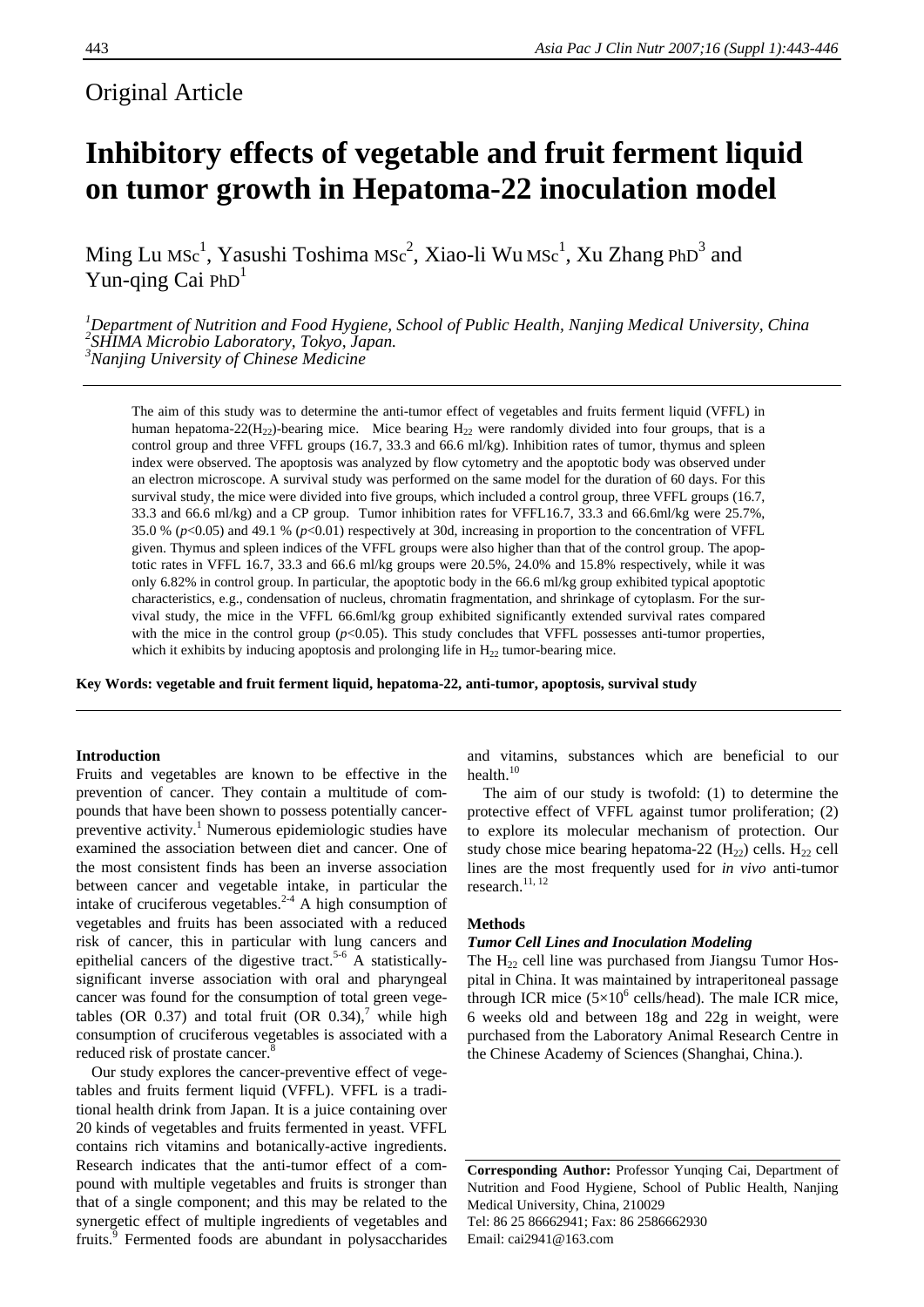The  $H_{22}$  cells were washed with normal physiological saline for three times, adjusted to  $1 \times 10^5$  cells/ml and subcutaneously transplanted to each mouse via a 200uL injection.

# *Anti-tumor effect in H22 bearing mice*

Twenty-four hours after being administered with the  $H_{22}$ tumor, the mice were divided into 4 groups. VFFL was given intragastrically (i.g.) to the test groups – in proportions of 66.6ml/kg, 33.3ml/kg and 16.7 ml/kg b.w. respectively. Physiological saline was given to the control group. This was done for the next 29 days on a daily basis. At the same time, tumor size was assessed in the mice every 5 days starting on the  $5<sup>th</sup>$  day. This was done by measuring the maximum horizontal diameter (a) and the maximum vertical diameter (b) with a slide gauge. The tumor volume  $(A)$  was computed using the formula: A  $(nm<sup>2</sup>)$  $=a<sup>*</sup>b$ . On the 30th day, mice were disposed of and the tumors and organs were isolated and weighed. The inhibition rate (IR) of the tumor is calculated as follows:

Inhibition Rate = 
$$
\frac{Mean\;Tumor\;Weight\;(Control\;Group) - Mean\;Tumor\;Weight\;(Test\;Group)}{Mean\;Tumor\;Weight\;(Control\;Group)}
$$

#### *Analysis of apoptosis and cell cycles*

The tumor tissues were prepared into a single cell suspending fluid, fixed in 70% ethanol, and stored at  $4^{\circ}$ C overnight. The fixed cells were centrifuged and washed with PBS. They were stained with 1ml of 20  $\mu$ g/ml propidium iodide and 1ml/ml RNAase in PBS for 15min. Later, the  $1\times10^4$  cells were examined by flow cytometry (FCM). The apoptotic cells and cell cycle were analyzed using FCM. $^{13}$ 

# *Observation of apoptosis with electron microscopy*

A portion of the tumor tissues was fixed in 4% paraformaldehyde and 1% osmic acid fixatives. The tissues were successively dehydrated in ethanol and embedded in Epon mixtures. Tumor sections (70 to 80 nm) were obtained with an ultramicrotome, stained with uranyl acetate and lead citrate. The apoptotic body was observed under a JEOL 1200-EX II electron microscope.

# *Survival study with H22-bearing mice*

A survival study was performed by using another  $H_{22}$ . bearing model that was similar to the model of anti-tumor experiment. This time around, the mice were divided into three VFFL treatment groups, a control group and a cyclophosphamide (CP) group. VFFL was given intragastrically  $(i.g.)$  to the mice from the treatment groups – in proportions of 66.6ml/kg, 33.3ml/kg and 16.7 ml/kg b.w. respectively. This was done on a daily basis. Physiological saline was used in the control group while 20mg/kg cyclophosphamide was used in the CP group, both for 7 straight days. The mice were observed daily and readings were taken until all the mice died.

# *Statistical analysis*

All values in this study were presented as Mean  $\pm$  SD. The LSD analysis of variance (ANOVA) was used for the significance test, and a probability of less than 0.05 (*p*<0.05) was considered statistically significant. As for the survival study, it was performed using SPSS 11.5 survival analysis software.

# **Results**

#### *Change of tumor volume*

After the mice bearing hepatoma-22 were administrated with VFFL, the tumor volume did not change significantly during the first 15 days. However, from day 15 until day 30, the tumor volume in the VFFL 66.6, 33.3 and 16.7 ml/kg groups showed a significant drop when compared with that of the control group (Fig 1).

#### *Change of tumor weight, thymus and spleen index*  The tumor weight of the three VFFL groups was



Figure 1. Change of tumor volume in VFFL (16.7ml/kg, 33.3ml/kg, 66.6ml/kg, n=9) and control (n=7) groups (mean $\pm$ SD). \*\* *p*<0.05 and *p*<0.01, VFFL group vs control group

**Table 1.** Effects of VFFL on tumor weight, thymus and spleen index in  $H_{22}$ -bearing mice (Mean  $\pm$ SD)

| Group   | Dosage $(ml/kg)$ | n | Thymus index $(mg/g)$ | Spleen index $(mg/g)$ | Tumor weight (g) | IR $(\%)$ |
|---------|------------------|---|-----------------------|-----------------------|------------------|-----------|
| Control |                  |   | $1.40 + 0.75$         | $3.97 + 1.21$         | $1.71 + 0.51$    |           |
| VFFL    | 16.7             | 9 | $2.03 + 1.11b$        | $4.31 + 1.21$         | $1.27 + 0.21h$   | 25.7      |
|         | 33.3             | 9 | $1.51 + 0.32$         | $5.18 + 1.10b$        | $1.11+0.41b$     | 35.0      |
|         | 66.6             | Q | $1.97 + 0.44$         | $4.77 + 1.15$         | $0.87 + 0.34a$   | 49.1      |
|         |                  |   |                       |                       |                  |           |

a:  $p \le 0.01$ , b:  $p \le 0.05$  compared with control group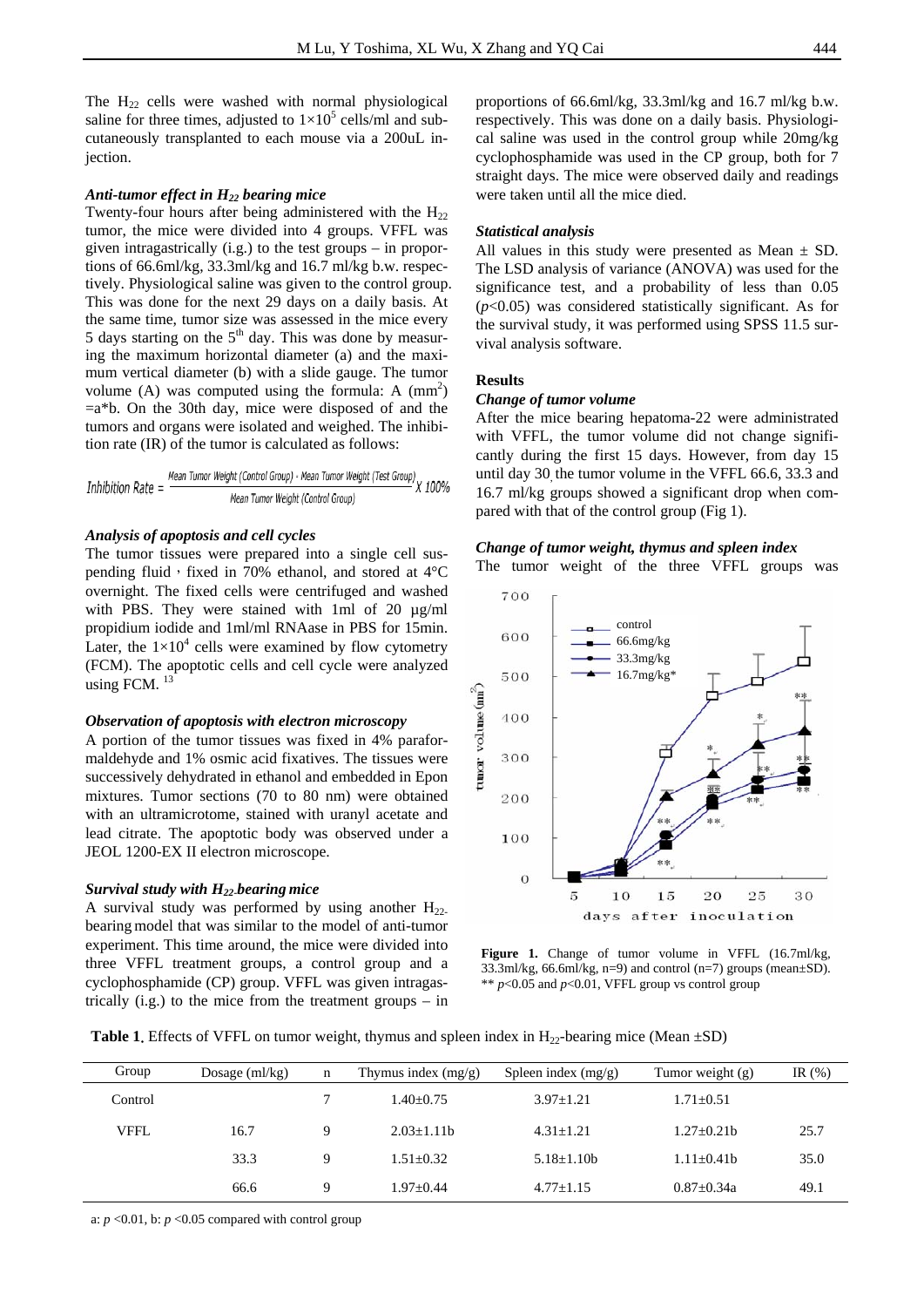| Group       | Dosage $(ml/kg)$ | Apoptosis rate (%) | $G_0$ - $G_1$ |      | М    |
|-------------|------------------|--------------------|---------------|------|------|
| Control     |                  | 6.82               | 66.7          | 26.8 | 6.5  |
| <b>VFFL</b> | 16.6             | 20.5               | 30.5          | 55.8 | 13.7 |
|             | 33.3             | 24.0               | 33.0          | 55.1 | 11.9 |
|             | 66.6             | 15.8               | 25.9          | 62.1 | 12.1 |

**Table 2** VFFL inducing apoptosis and change cell cycle in human  $H_{22}$ -bearing mice



Figure 2. Electron micrographs for apoptosis body analysis  $(x8000)$ 

Arrow: pointing to the place of apoptotic body.





significantly smaller when compared to control group. The tumor inhibition rate in the VFFL 66.6, 33.3 and 16.7 ml/kg groups was 25.7%, 35.0% and 49.1% respectively, exhibiting a dose-response relation. Both the thymus index in VFFL 16.7 ml/kg group and the spleen index in 33.3 ml/kg group were significantly larger when compared with that of the control group (Table 1).

#### *The cell apoptosis and cycle change*

To examine the mechanism of inhibition on  $H_{22}$  tumor cell growth, apoptosis and cell cycle distribution were evaluated by flow cytometry. As shown in Table 2, VFFL is able to cause cell cycle arrest in the S-phase. The readings in Table 2 also show that the rate of apoptosis ranges from 15.8% to 24.0% in the three VFFL groups, but is only 6.82% in control group.

# *Electron micrographs*

The hepatocyte structure in the control group exhibited standard tumor cell characteristics. A slightly swollen nucleus kernel, an indication of active DNA reproduction, was observed under an electron microscope. The hepatocyte structure in the VFFL 66.6ml/kg group exhibited a typical apoptotic structure. A complete nucleus with condensed chromatin and fragments distributed in the nuclear margin was observed. There was shrinkage of the cytoplasm and a round apoptotic body by the  $30<sup>th</sup>$  day (Fig 2). There were also swollen and numerous vacuoles within its cytoplasm.

#### *Survival study in H22-bearing mice*

The survival time of  $H_{22}$  mice in the VFFL 66.6ml/kg and the CP control group was significantly longer than that of the control group.(*p*<0.05; log-rank test). The VFFL 16.7 and 33.3 ml/kg groups also manifested an extended duration of survival. (Fig 3)

# **Discussion**

Numerous investigations demonstrate that frequent intake of fruits and vegetables, ranging from daily to three times or more per week, may lower the risk of cancer.<sup>14, 15</sup> A large number of potentially anti-carcinogenic agents are found in fruits and vegetables - these include carotenoids, vitamins C and E, selenium, folic acid, dietary fiber, dithiolthiones, isothiocyanates, glucosinolates, indoles, phenols, flavinoids, protease inhibitors, allium compounds, plant sterols and limonene. These agents have complementary and overlapping mechanisms of action, which include induction of detoxification enzymes, inhibition of nitrosoamine formation, dilution and binding of carcinogens in the digestive tract, alteration of hormone metabolism and antioxidant effects.<sup>16</sup> Indeed, earlier research has demonstrated that nearly all of the antioxidant activity of fresh fruits on cell proliferation was derived from a mixture of phytochemicals rather than on vitamin C alone. The mixture of phytochemicals contained in fruits and vegetables is more effective than a single